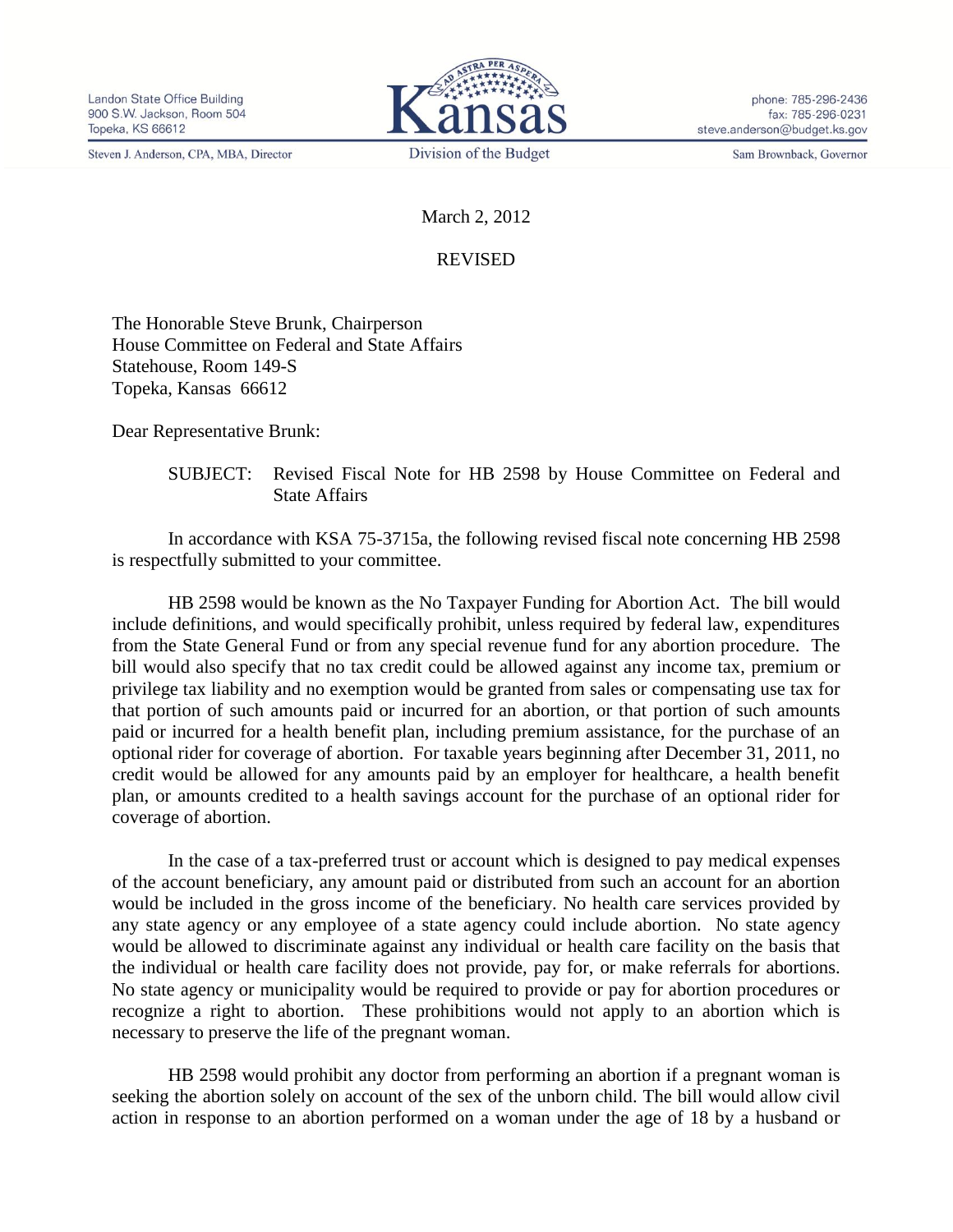The Honorable Steve Brunk, Chairperson March 2, 2012 Page 2—2598 Revised

parent unless the woman's pregnancy resulted from criminal conduct. The bill would establish limits for statutory damages, attorney fees, and would also establish fines and penalties for violations.

No school district employee or educational service provider contracting with a school district would be authorized to provide abortion services, or provide human sexuality education by a person who performs abortions. In addition, the bill would establish that civil actions for claims of wrongful life or wrongful birth could not be recovered if the damages sought arose from the claim that a person's action or omission contributed to the minor's mother not obtaining an abortion when a pre-existing condition of the unborn child was known by the mother.

The bill would establish that the term "person" also means an unborn child. The bill includes a definition of "unborn child." Provisions of the bill would not apply to a wrongful death action if the death of an unborn child is the result of an act committed by the mother; an act committed by a physician at the request of the pregnant woman; or, if the death was caused by the lawful dispensation of prescribed medication. HB 2598 would also establish that a "bodily function" refers solely to physical functions and does not include mental or emotional functions. No condition for the pregnant woman would be considered a medical emergency if it is based on a claim or diagnosis that the woman may commit suicide or commit other actions that would cause a substantial and irreversible physical impairment of a major bodily function. Physicians would be required to inform any pregnant woman seeking an abortion of the possible risks associated with the procedure. The physician must also provide a pregnant woman with contact information for free assistance and counseling.

HB 2598 would establish that from 20 weeks after fertilization, the unborn child can experience pain. For pregnancies of ten weeks or more, the technician would use a fetal monitor so that the pregnant mother hears the unborn child's heartbeat. The bill would require the display of a sign in any facility that performs abortions to include the address for the pregnancy resources website published and maintained by the Kansas Department of Health and Environment (KDHE). Other information required to be posted would be that it is unlawful for anyone to force a pregnant woman to have an abortion; the father of the unborn child would be required to provide support for the child; and, if the pregnant woman qualifies, Medicaid funding could be used to pay for childbirth and assistance after the child is born. Printed materials to be made available for pregnant women would include information regarding fetal pain, risks associated with abortion procedures, alternatives to abortion, responsibilities of the child's father, public and private agencies that can provide assistance, and a detailed description of the developmental stages of an unborn child.

The bill would require that any physician who performs an abortion after the 22 week gestation period must have a documented referral from another physician not legally or financially affiliated with the physician performing the abortion that clearly states that the abortion is necessary to preserve the life of the mother. A father of an unborn child would only have the right to consent to an adoption or refuse consent and raise the child if he would agree to support the mother during the last six months of the pregnancy. The bill would also establish restrictions on the determination of federal adjusted gross income paid for medical care effective